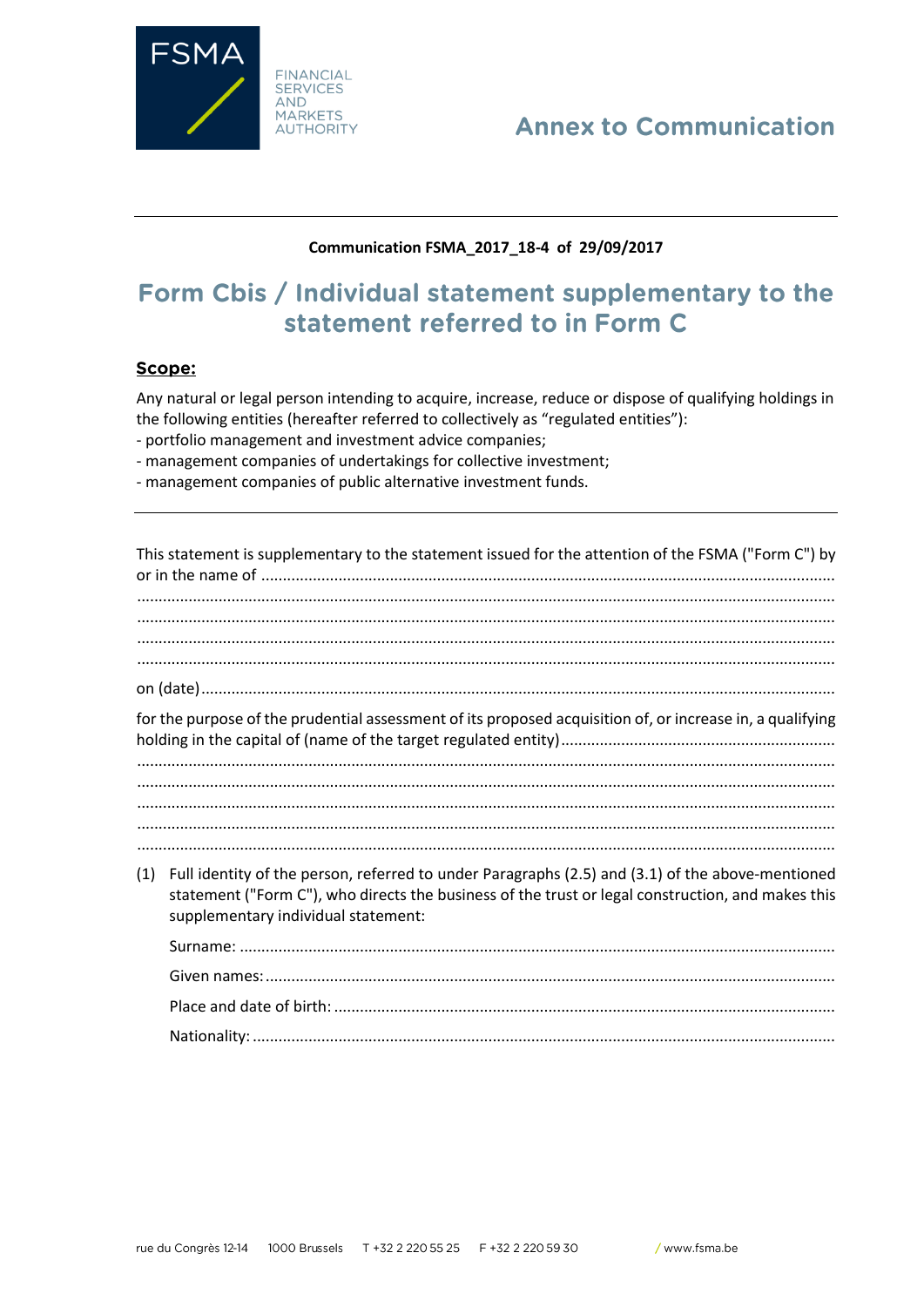**2/4 /** Communication FSMA\_2017\_18-4 of 29/09/2017

Address:............................................................................................................................................. ........................................................................................................................................................... ........................................................................................................................................................... Main professional activity currently carried out: ........................................................................................................................................................... ........................................................................................................................................................... ........................................................................................................................................................... Company: ..................................................................................................................................... Position:........................................................................................................................................

A complete curriculum vitae, detailing relevant education and training, previous professional experience, and current activities or additional functions of the person referred to under Paragraph (2.5) is enclosed with this form.

- **O** Yes: Annex no. …
- (2) The undersigned solemnly declares that:
	- (a) neither s/he nor any undertaking managed or controlled by him/her currently or in the past has ever received a conviction for a criminal offence which may influence the prudential assessment of the proposed acquirer's reputation by the FSMA:
		- **O** Yes
		- **O** No: the relevant information is provided in Annex no. … to this form
	- (b) neither s/her nor any undertaking managed or controlled by him/her currently or in the past is currently the object of criminal investigations or proceedings which may influence the prudential assessment of the proposed acquirer's reputation by the FSMA:
		- **O** Yes
		- **O** No: the relevant information is provided in Annex no. … to this form
	- (c) neither s/he nor any undertaking managed or controlled by him/her currently or in the past is now or has ever been involved in relevant civil or administrative cases (including any bankruptcy, insolvency or similar procedures) of which the FSMA must be informed in order to assess the proposed acquirer's reputation:
		- **O** Yes
		- **O** No: the relevant information is provided in Annex no. … to this form
	- (d) neither s/he nor any undertaking managed or controlled by him/her currently or in the past is now or has ever been the object of disciplinary actions (including any disqualification as a company director or similar procedures):
		- **O** Yes
		- **O** No: the relevant information is provided in Annex no. … to this form
	- (e) neither s/he nor any undertaking managed or controlled by him/her currently or in the past is now or has ever been the object of investigations, enforcement proceedings or sanctions by a supervisory authority:
		- **O** Yes
		- **O** No: the relevant information is provided in Annex no. … to this form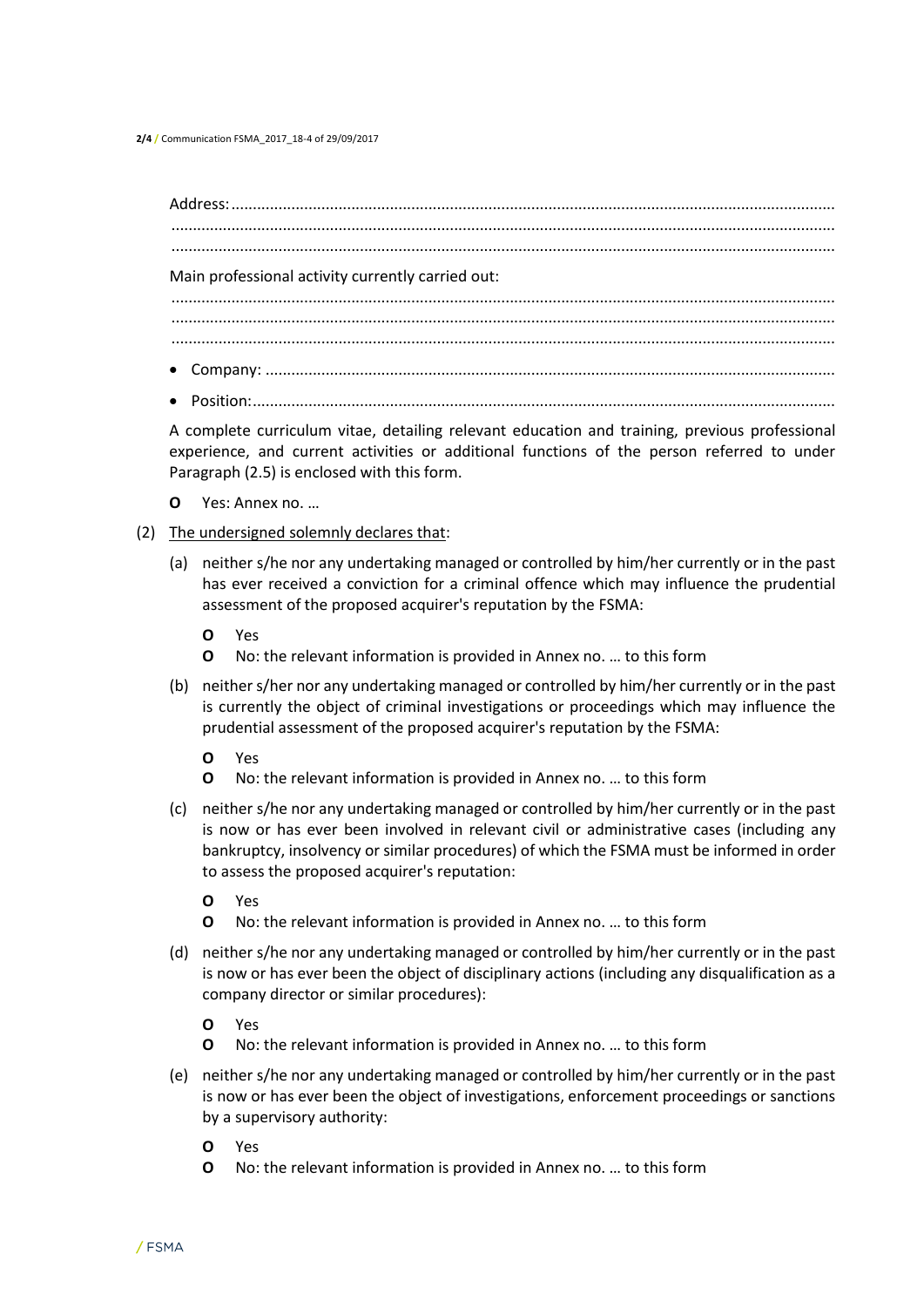- (f) neither s/he nor any undertaking managed or controlled by him/her currently or in the past has ever been refused registration, authorisation, membership or licence to carry out a trade, business or profession; has ever seen its registration, authorisation, membership or licence withdrawn, revoked or terminated; or has ever been the object of an expulsion by a regulatory or government body:
	- **O** Yes
	- **O** No: the relevant information is provided in Annex no. … to this form
- (g) neither s/he nor any undertaking managed or controlled by him/her currently or in the past has ever been dismissed from employment, position of trust or fiduciary relationship, or has ever been asked to resign from employment or such position, or has had such relationship terminated, or has ever been in a similar situation, for serious misconduct:
	- **O** Yes
	- **O** No: the relevant information is provided in Annex no. … to this form
- (3) Has a supervisory authority of the financial sector, other than the FSMA, already conducted an assessment of the person making this individual statement (hereafter: "the declarant") as an acquirer or as a person who directs the business of a financial institution?
	- **O** No
	- **O** Yes:
		- Name of the authority which conducted the assessment: .................................................. .............................................................................................................................................. .............................................................................................................................................. .............................................................................................................................................. - Date of this authority's decision:..........................................................................................
		- Evidence of the outcome of this assessment is provided in Annex no. … to this form.
- (4) Has a supervisory authority of another, non-financial sector already conducted an assessment of the declarant?
	- **O** No
	- **O** Yes:

- Date of that authority's decision:.........................................................................................
- Evidence of the outcome of that assessment is provided in Annex no. … to this form.
- (5) Relevant information on the financial position and strength of the declarant, including details concerning his/her sources of revenues, assets, liabilities, pledges and guarantees, is enclosed with this form:
	- **O** Yes: Annex no. … enclosed with this form.

<sup>-</sup> Name of the authority which conducted the assessment: .................................................. .............................................................................................................................................. .............................................................................................................................................. ..............................................................................................................................................